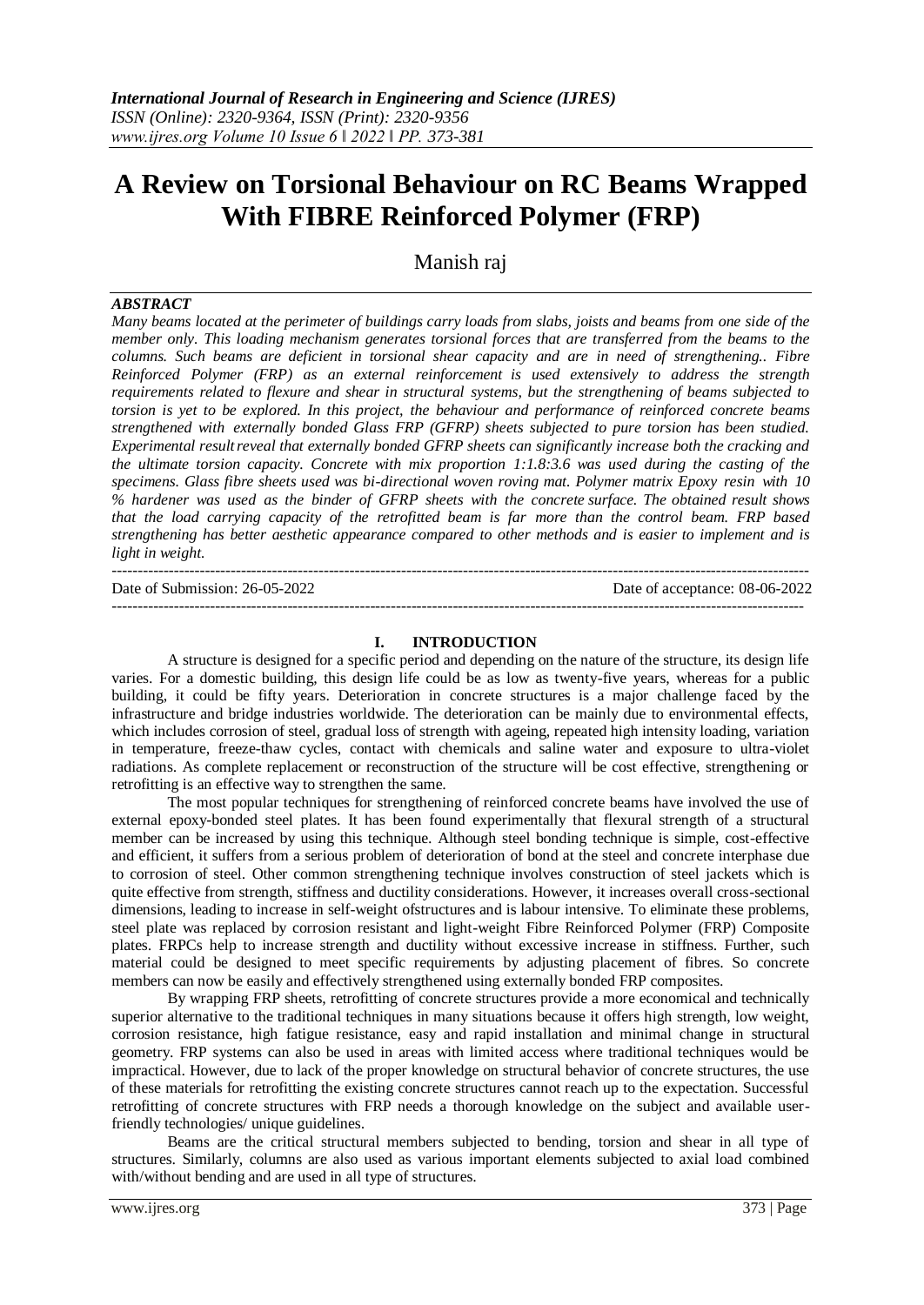Therefore, extensive research works are being carried out throughout world on retrofitting of concrete beams and columns with externally bonded FRP composites. Several investigators took up concretebeams and columns retrofitted with carbon fibre reinforced polymer (CFRP)/ glass fibre reinforced polymer (GFRP) composites in order to study the enhancement of strength and ductility, durability, effect of confinement, preparation of design guidelines and experimental investigations of these members.

## **2.1 GENERAL**

#### **II. LITERATURE REVIEW**

Studies have specifically focused on structural strengthening of RCC beam using GFRP. This includes the work of

**Nikita Jain et al (2015)**studied experimental works of glass fiber reinforced polymer (GFRP) retrofitted RC beams under symmetrical four-point static loading system. GFRP can increase the shear capacity of beams.The use of GFRP sheets as an external reinforcement is recommended to enhance the shear capacity of RC Beams with anchorage system.

**D.N. Shinde et al (2014)**investigates the Flexural behavior of R.C.C. beam wrapped with GFRP (Glass Fiber Reinforced Polymer) sheet.Experimental results shows thatEffective procedure of wrapping enhances the strength considerably and flexural retrofitting also increases the shear strength of concrete.

**Rameshkumar U More et al (2014***)* studied experimentally the flexural behaviour of the beam externally bonded aramid fiber reinforced polymer specimens subjected to two point loading mechanism only..Ultimate load carrying capacity in beams is found to be increasing with increase in layer of AFRP strip.With increase in degree of damage, deflection at ultimate load is found to be decreasing by applying AFRP strip.

**Sandeep G. Sawant et al (2013)** investigates the effect of number of GFRP layers and its orientation on ultimate load carrying capacity and failure mode of the beams.Results shows that

U-Shape wrap and bottom wrap was good for improving shear strength as well as for reducing deflection of RC member as compare to both side wrap.

**Patel Mitali R et al (2012)**carried out experimental work on shear strengthening of different beams using FRP and the effect of different parameters on the strength of beams strengthened externally with FRP sheets or strips. Results show that for strengthening of beam in shear, use of strips of CFRP was best mechanism. This mechanism has largest residual strength and less brittle failure.51% increase in shear capacity was achieved with addition of CFRP reinforcement externally.

**Yousef A. Al-Salloum et al (2012)** carried out an experimental work of Shear Strengthening of Reinforced Concrete Beams Using Textile-Reinforced Mortar (TRM) which shows thatthe basalt textile-reinforced mortar layers provided substantial gain in the shear capacity of reinforced concrete beams ranging from 36–88%. As anticipated, the shear resistance increased as the number of TRM layers increased from two to four per side.

**S. Roohollah Mousavi1 et al (2012)** concluded that the reinforcement ratio and elastic modulus of FRP bars are the most significant variables for calculating the deflection.The deflections estimated using their model are more accurate than those predicted using the ACI 440.1R-03 (2003) and ACI 440.1R-06 (2006) provisions.

**Amir Mofidiat al(2011)** concluded the influence of conventional transverse-steel reinforcement on the contribution of FRP to shear resistance has been proved to be significant. A new FRP effective width,  $w_{f\hat{e}}$ , were defined to transform a bonding area of a beam with multiline cracking pattern to an equivalent bonding area of a beam with a single-line cracking pattern. To address the effect of transverse steel on  $V_f$ , a coeffcient were been introduced. The sum of transverse-steel rigidity and FRP rigidity shows a good correlation.

**Indrajit Ray et al (2011**) observed that the Polymer-Modified Concrete (PMC) repaired beams failed crackinduced debonding and FRP rupture, whereas the CFO-repaired beams showed debonding of the concrete cover and subsequent FRP rupture. The FRP ruptures on the CFO-repaired beams were likely caused by localized direct tension in areas of high-stress concentration attributable to the substrate failure. In this case, no significant debonding occurred between the concrete and FRP strips.

**Khaled Galal et al (2009)** concluded that an externally bonded CFRP strengthening system without end anchorage increased the yield and the ultimate loads by about 16 and 5%, respectively, relative to those of the control beam. The *T*-beam failed prematurely due to peeling off of the CFRP sheet. The midspan deflections of the strengthened T-beam at ultimate load were54% less than that of the control beam.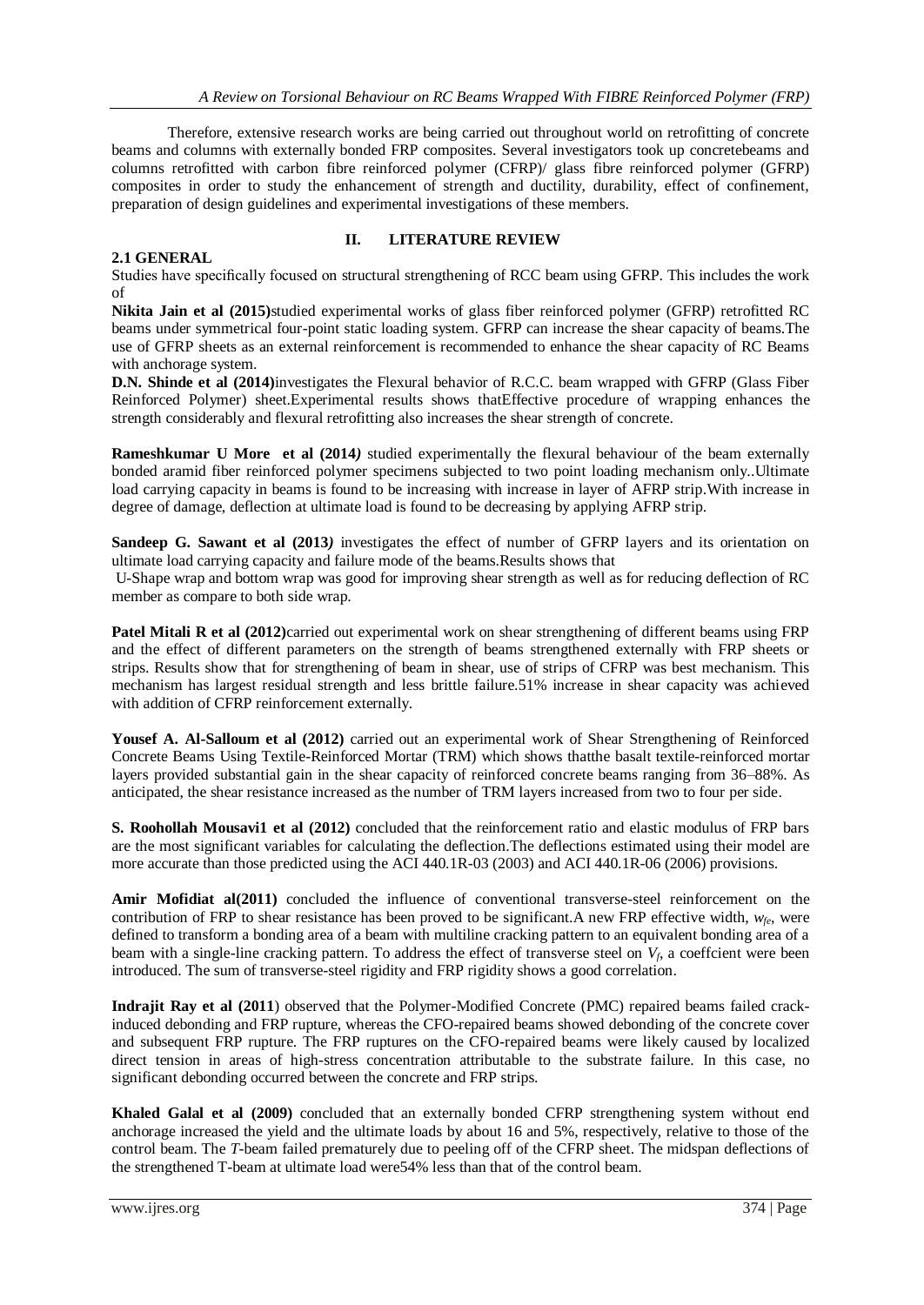**M. Di Ludovico et al 2008)**observed that the deformation capacity of the structure were likely been increased since the damage of the retrofit structure was significantly less than the damage of the "as-built" structure under the same seismic input. Moreover, FRP retrofit allowed the structure to withstand a level of excitation, in the two directions, 1.5 times larger than that applied to the "as built" structure.

**Sing-Ping Chiew et al (2007)** observed that by bonding GFRP laminates to the tension face of flexural RC beams, both strength and stiffness of the beams can be increased. The strengthening ratio increases linearly with the increase of the axial rigidity of the external GFRP laminates. In contrast, the variation of bond length in the shear span has little effect as long as the  $l_3$  /  $l_2$  ratio is larger than 0.56. The interfacial debonding is progressively activated with the increase of the external load from below the loading point toward the end of the laminate. The interfacial shear stress concentration due to the cutoff effect is less significant than that caused by flexural cracking Debonding failure occurs when the interfacial bond in the shear span is fully utilized.

**Guido Camata et al (2005)** observed that the governing failure mode of beams during their test was the delamination of the upper face from the core. The beams tests failed in a very brittle manner and in a ductilelike manner. The ductile-like behavior was due to premature progressive delamination caused by the poor bonding between the upper face and the core. Results indicated that increasing the face thickness increases the flexural stiffness of a beam.

**Anthony J. Lamanna et al (2004)**observed that beams strengthened with mechanically fastened FRP strips showed increases in yield moment over the control beams of up to 21.6% and showed increases in the ultimate moment of up to 20.1%. FRP strengthening strips attached to reinforced concrete beams with powder-actuated fasteners were as effective as the traditional method of bonding the strips to beams.

**Sherrill Ross et al (2004)** studied that that the use of GFRP as an external reinforcement for channel beam bridge girders increased ultimate flexural strength, increased elastic flexural stiffness, and reduced beam curvature at a given load level compared to non-retrofit beams. Experimental results were inconclusive regarding the effect of GFRP retrofitting on ultimate vertical deflection capacity. Design calculations predicted a decrease in the ultimate vertical deflection capacity of channel beams retrofit with GFRP.

**Henrik Thomsen et al (2004)** ivestigates that FRP-strengthened RC beams tend to perform better under distributed loads than under four-point bending loading conditions. The distributed load does not cause a discontinuity in the plate force along the span. In the four-point bending case, the discontinuity caused by the concentrated load tended to cause mid-span debonding. Shorter plates in the distributed load case exhibit a similar failure mode to that of four-point bending, with plate-end peeling due to the geometric discontinuity in the section. RC beams with longer plates eventually fail due to plate failure, as the plate can develop its full strength before bond failure. While concentrated loads may simulate bridge girders, distributed loads better simulate beams in RC buildings.

**Gregor Fischer et al (2003)** studied that increasing flexural strength of FRP-reinforced ECC compared to reinforced concrete was mainly attributed to the compressive strength of ECC, the deflection capacity was fundamentally affected by improved composite interaction. The load-deformation response of FRP-reinforced ECC was dominated by flexural deformation up to relatively large drift levels and crack formation is found effectively independent of interfacial bond properties. Inelastic deformation of ECC in compression leads to flexural stiffness reduction and ultimately gradual mode of failure; however, it also induces compressive strain and tensile strength reduction in the FRP reinforcement.

**J. F. Bonacci et al (2001)** investigates that with proper design, externally strengthened beams can develop considerable deformation before failure. Proper design should involve limiting the relative axial stiffness of the FRP with respect to that of the internal steel reinforcement as well as using special anchorage details to delay brittle debonding types of failures. Further, it must be realized from the outset that significant strength gains using EB-FRP are easiest to achieve for lightly to moderately reinforced RC beams.

**Abhijit Mukherjee et al (2001)**carried out an investigation that when the RC beam was deficient in shear, or when its shear capacity was less than the flexural capacity after flexural strengthening, shear strengthening must be considered. It is critically important to examine the shear capacity of RC beams which are intended to be strengthened in flexure. Glass Fiber Reinforced Polymer (GFRP) composite material, as an external reinforcement is a viable technology recently found to be worth for improving the structural performance of reinforced concrete structures.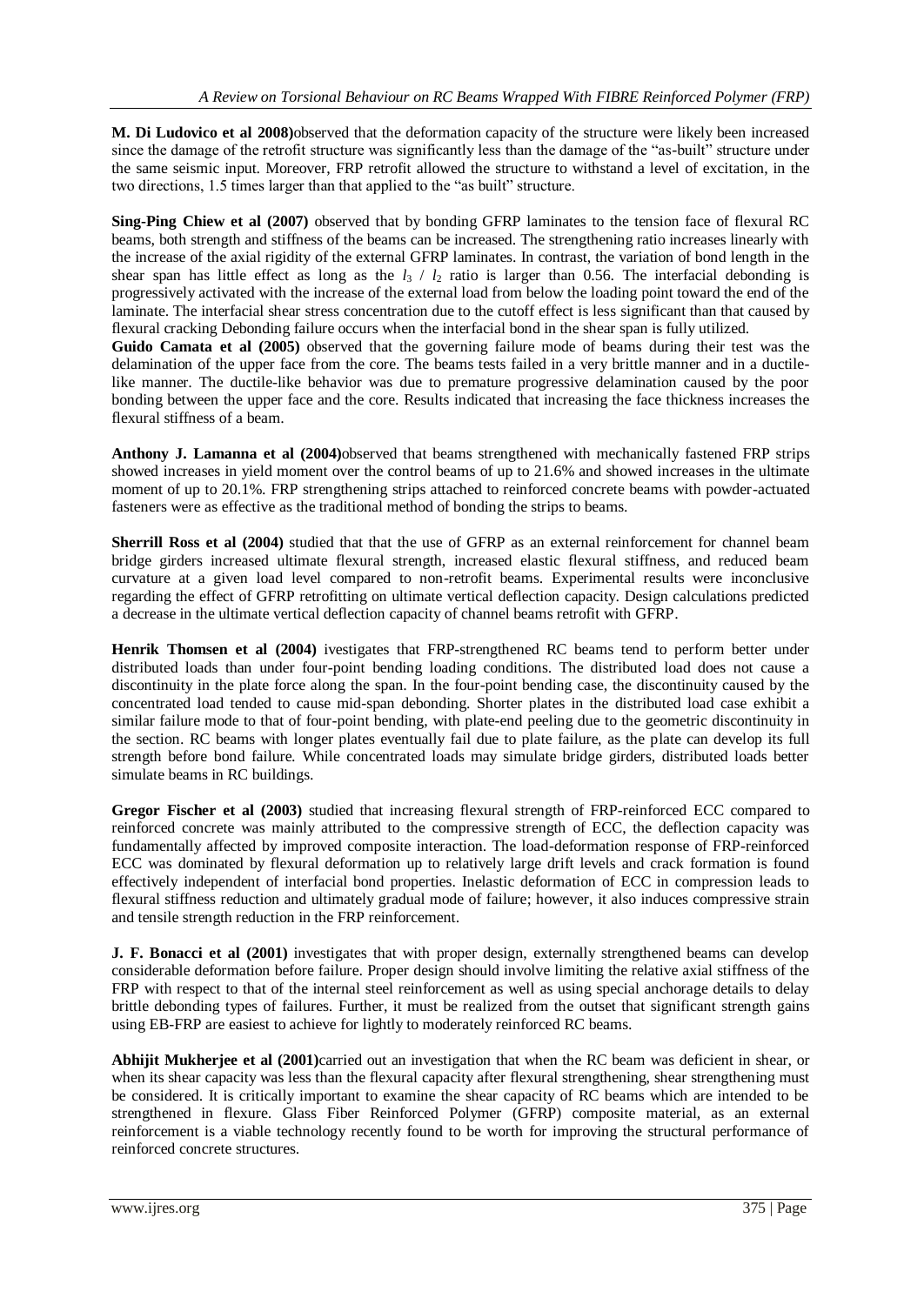**Aiello et al (2000)** studied that the shear retrofit of the exterior joints and wall-type column prevented brittle mechanisms and thus allowed to fully exploit the improved energy dissipating capacity of the structure.

**Oral Buyukozturk et al (1998)** studied the experimental effect of GFRP material compatibilities and their resistances to degradation through both environmental and load cycles, and the assessment of retrofitted system integrity through the use of nondestructive evaluation. The potential to provide quantitative verification of elements essential to effective rehabilitation such as adherent thicknesses, crack and delamination identification, and void detection.

**Ahmed Khalifa et al (1998)**studied that based on the effective FRP stress, a function of its stiffness and ultimate strain. This design approach is valid for CFRP continuous sheets or strips and for any fiber orientation angle. It is only suitable if the failure is controlled by FRP sheet rupture.

**Joseph M. Bracci et al (1997)** develop an evaluation process which was successfully used to evaluate the experimental seismic response of a non-ductile low-rise model building and the subsequent response of the same building after retrofit by comparing the relative improvements in strength and deformation demand and capacities of original and modified structural systems.

**Tom Norris et al (1997)** studied that when the CFRP fibers were placed perpendicular to cracks in the beam, a large increase in stiffness and strength was observed and a brittle failure occurred due to concrete rupture as a result of stress concentration near the ends of the CFRP where flexural or shear cracks in the beam were repaired.

**Hamid Saadatmanesh et al (1991)**studied that significant increase in the flexural strength can be achieved by bonding GFRP plates to the tension face of reinforced concrete beams. The gain in the ultimate flexural strength was more significant in beams with lower steel reinforcement ratios.

## **III. RESULTS AND DISCUSSION**

Both the beams were tested under pure torsion. The torsion was applied through the projectedcantilever on both sides of the beam as shown in figure 1.

The following data were obtained for Beam 1 ( CONTROL BEAM ).

| <b>Table 1. Relation between angle of twist and torsional moment (Beam1)</b> |                               |  |  |  |
|------------------------------------------------------------------------------|-------------------------------|--|--|--|
| TORSIONAL MOMENT (KNm)                                                       | ANGLE OF TWIST (rad/m)<br>0.3 |  |  |  |
| $\overline{c}$                                                               |                               |  |  |  |
| $\overline{4}$                                                               | 0.7                           |  |  |  |
| 6                                                                            | 1.5                           |  |  |  |
| 8                                                                            | 2                             |  |  |  |
| 10                                                                           | 2.9                           |  |  |  |
| 12                                                                           | 3.7                           |  |  |  |
| 14                                                                           | 4.65                          |  |  |  |
| 16                                                                           | 5.6                           |  |  |  |
| $18.4 *$                                                                     | 6.4                           |  |  |  |
| 20                                                                           | 7.4                           |  |  |  |
| 22                                                                           | 8.3                           |  |  |  |
| 24                                                                           | 9.4                           |  |  |  |
| 26                                                                           | 10.4                          |  |  |  |
| 28                                                                           | 11.7                          |  |  |  |
| 29.5 **                                                                      | 12.9                          |  |  |  |
|                                                                              |                               |  |  |  |

# **Table 1. Relation between angle of twist and torsional moment ( Beam1 )**

**\* Torsional Moment when the 1 st crack appeared is 18.4 KN-m.**

**\*\* Torsional moment at complete failure is 29.5 KN-m**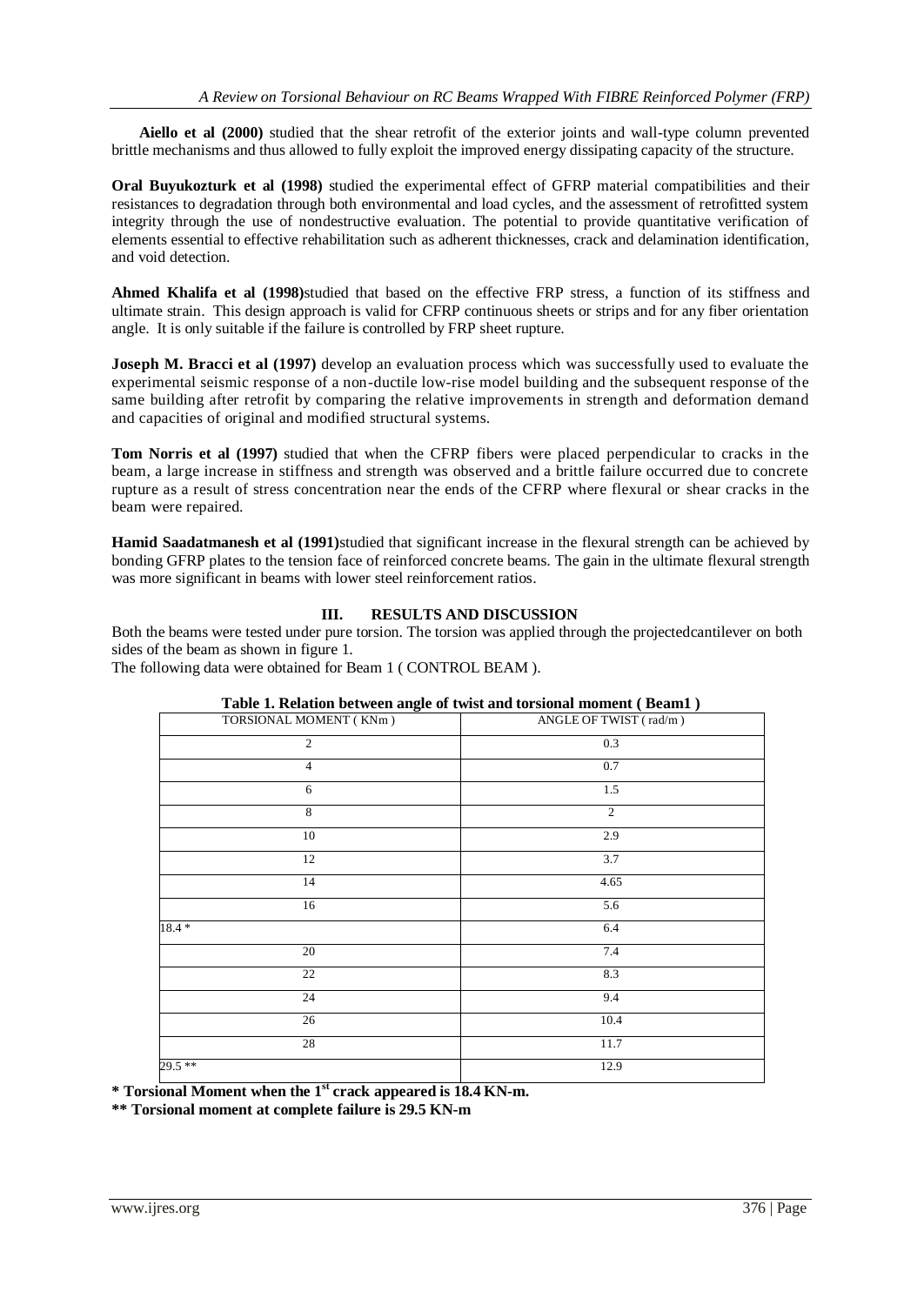

**Figure 9.** Graph between angle of twist and torsional moment.



**Figure 10** shows the failure of the control beam in torsion.



**Fig. 11 Close view of the crack in Beam 1 after failure**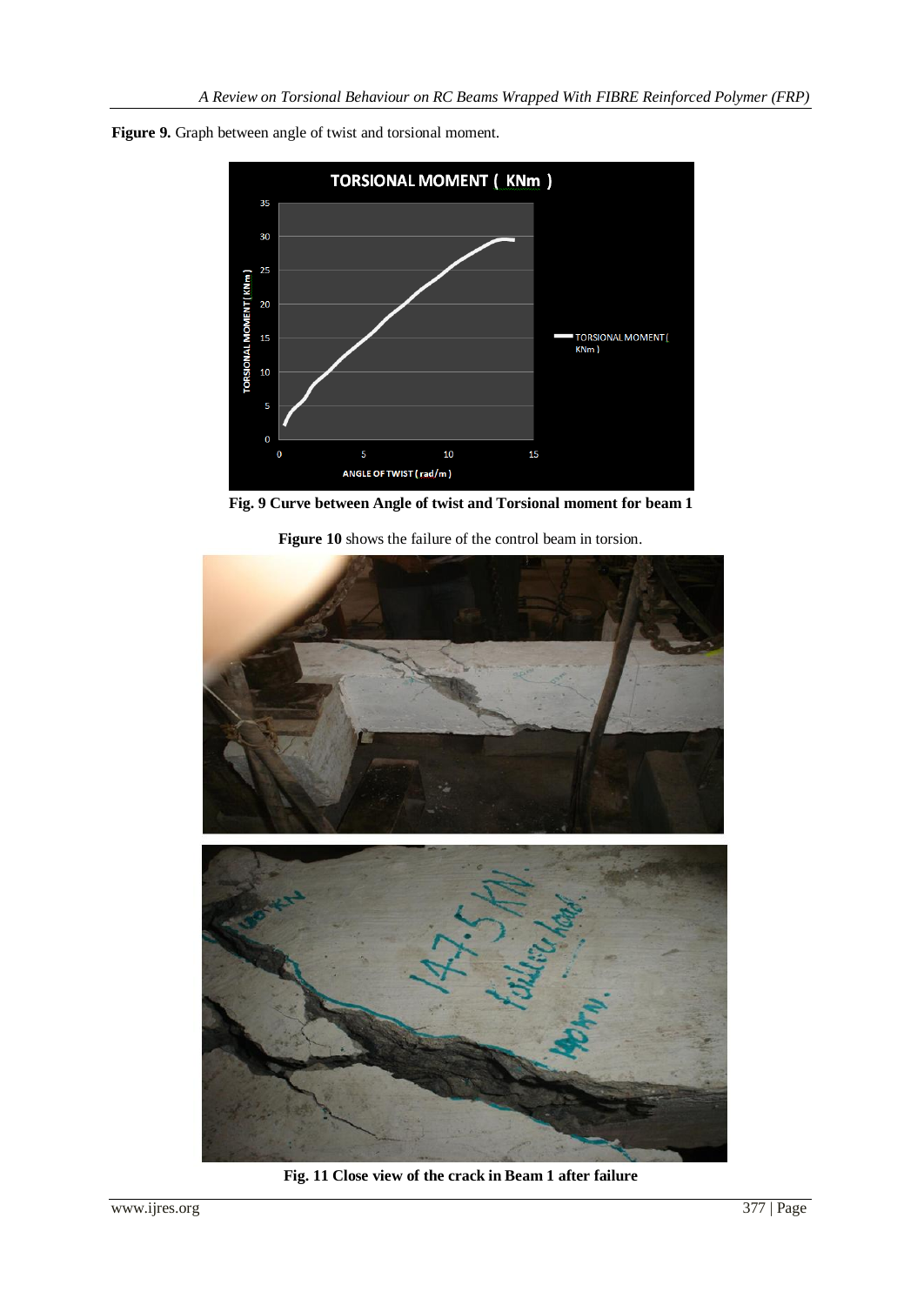The following data were obtained for Beam 2 (RETROFITED BEAM) :

| 0.<br>TORSIONAL MOMENT (KNm) | ╯<br>ANGLE OF TWIST (rad/m) |  |  |  |
|------------------------------|-----------------------------|--|--|--|
| $\overline{2}$               | $0.1\,$                     |  |  |  |
| $\overline{4}$               | 0.7                         |  |  |  |
| 6                            | 1.3                         |  |  |  |
| $\boldsymbol{8}$             | 1.7                         |  |  |  |
| 10                           | 2.3                         |  |  |  |
| 12                           | 2.9                         |  |  |  |
| 14                           | 3.4                         |  |  |  |
| 16                           | 3.9                         |  |  |  |
| 18                           | $4.5$                       |  |  |  |
| $\overline{20}$              | $\overline{5.1}$            |  |  |  |
| $\overline{22}$              | 5.7                         |  |  |  |
| 24                           | 6.4                         |  |  |  |
| 26                           | $\overline{7}$              |  |  |  |
| $28\mathrm{*}$               | 7.5                         |  |  |  |
| 30                           | 7.9                         |  |  |  |
| 32                           | $8.4\,$                     |  |  |  |
| 34                           | 8.867                       |  |  |  |
| $\overline{36}$              | 9.3                         |  |  |  |
| 38                           | 9.8                         |  |  |  |
| 40                           | 10.4                        |  |  |  |
| $41.6**$                     | $11.1\,$                    |  |  |  |
|                              |                             |  |  |  |

| Table 2. Relation between angle of twist and torsional moment (Beam 2) |  |  |  |
|------------------------------------------------------------------------|--|--|--|
|                                                                        |  |  |  |

*\* Torsional Moment when 1 st crack appeared is 28 KN-m.* **\*\*Torsional Moment at complete failure is 41.6 KN-m.**

In **Figure 12** the curve represents, the angle of twist corresponding to torsional moment for beam 2(Wrapped with FRP or RETROFITED BEAM)

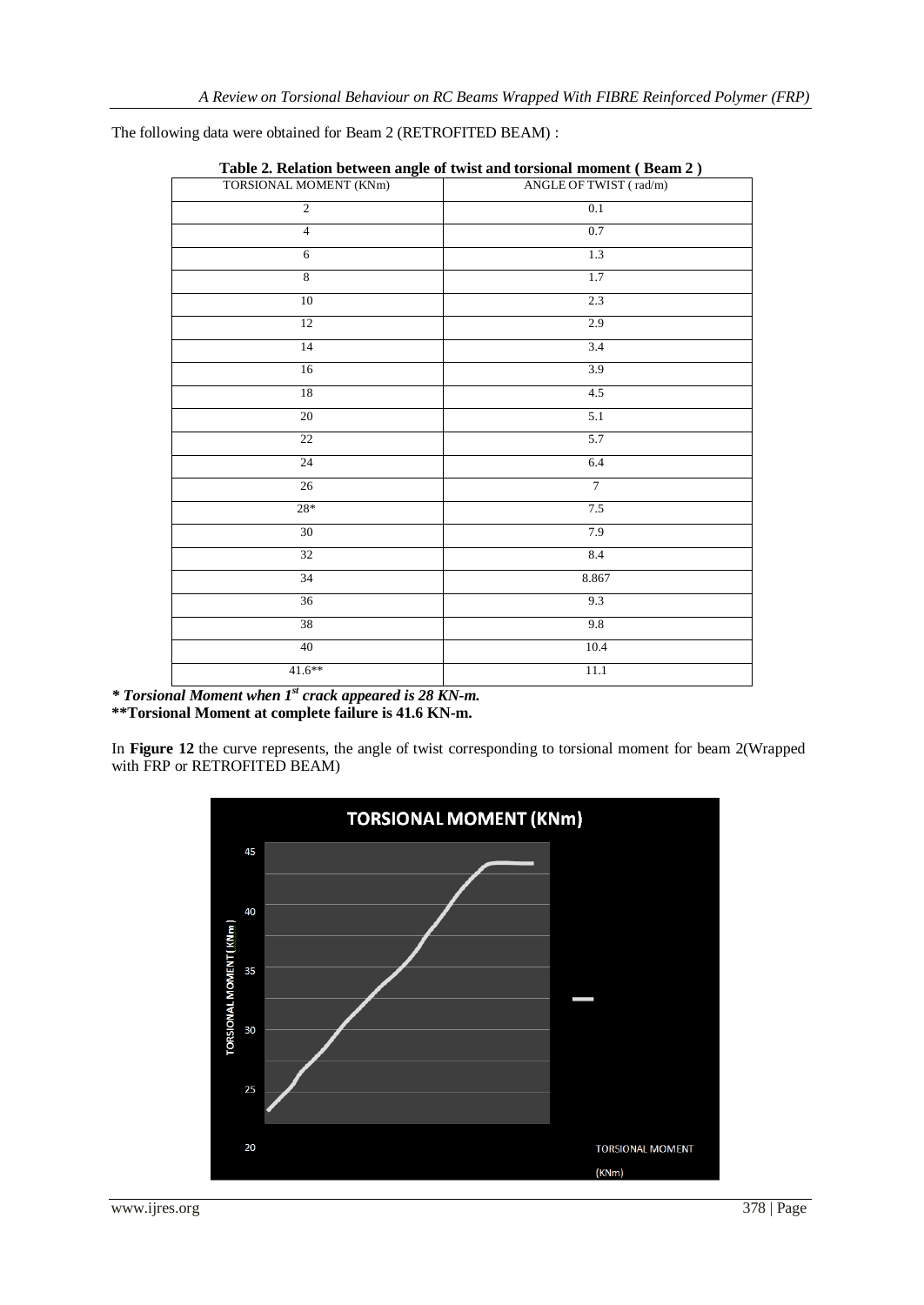

**Figure 13** shows the failure of the retrofitted beam, when the GFRP sheet was still intact.



**Figure 14** shows the failure pattern of the retrofitted beam, when the GFRP sheet was removed.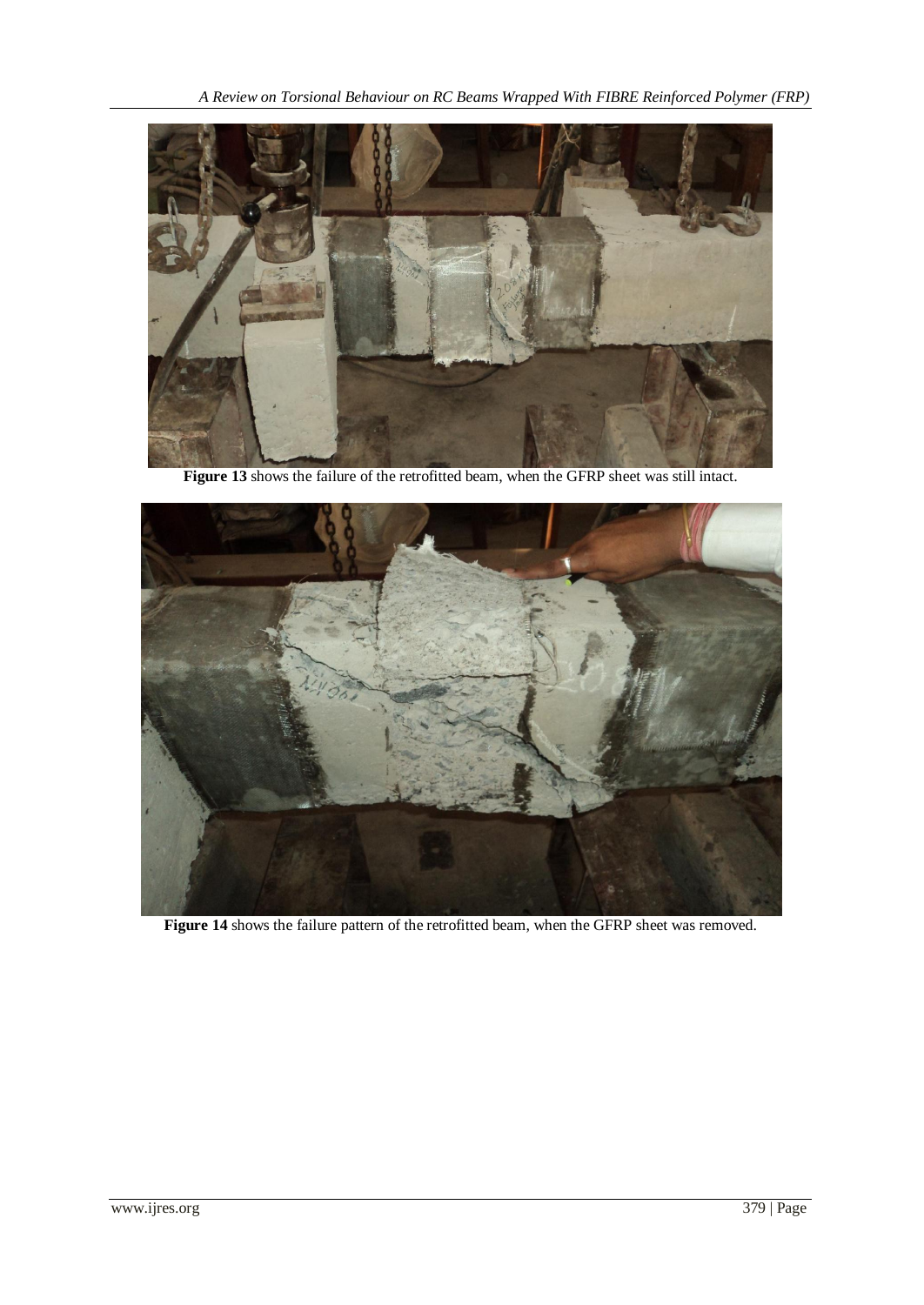

**Figure 15** shows a graphical comparison between Beam 1 & 2.

## **IV. CONCLUSION**

The following conclusions are drawn from the experimental work:-

- o The beam wrapped with GFRP sheets exhibited significant increase in the crackingstrength.
- o When the test results were compared, it was found that the cracking strength of theretrofitted beam ( Beam 2 ) is **53%** more than that of the control beam ( Beam 1 ).
- o There was a significant increase in the Ultimate load carrying capacity of theretrofitted beam.
- o The ultimate load carrying capacity of the retrofitted beam increased by **42 %**.
- o The increase in strength was mainly due to confinement offered by the FRP sheets, which acts like closely looped shear reinforcement.
- o It was observed that the retrofitted FRP sheet starts working only after sufficient cracking occurs in the concrete.
- o FRP based strengthening has better aesthetic appearance compared to other methods, and is easier to implement and is light in weight.